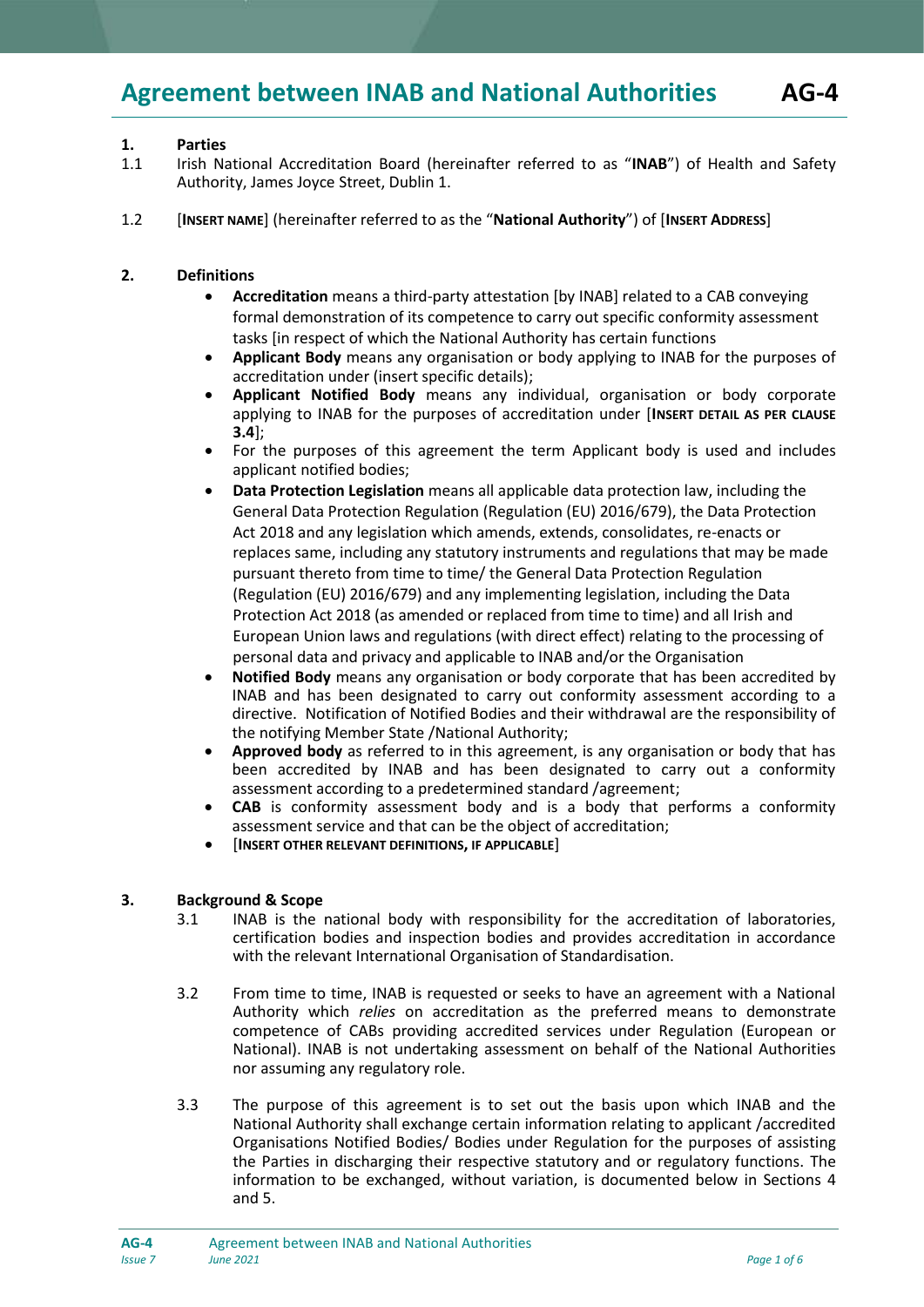- 3.4 INAB accreditation is not a substitute for nor does it extend to any enforcement action, under the auspices of the National Authority.
- 3.5 It is agreed that both bodies have separate decision making processes in terms of accreditation and appointment/approval respectively.
- 3.6 INAB shall complete the information in Appendix I.
- 3.7 The National Authority shall complete the information in Appendix II.
- 3.8 INAB shall publish a list of Authorities with which it has a signed agreement. This template agreement will also be published along with the information on mandatory requirements provided in Appendix II.
- 3.9 Mandatory requirements which are determined by the National Authority for the application and/or interpretation of the accreditation scheme and which are publicly available (see 3.8) may be assessed by INAB as part of their accreditation process. This shall be confirmed in Appendix II. Inspection/verification/regulatory/enforcement activities expected to be performed by the National Authority itself are not part of these requirements. Additional requirements over and above the accreditation requirements may necessitate additional time on site and the Authority is advised that this may incur an annual cost.
- 3.10 An agreed format for scopes of accreditation with the National Authority shall be put in place.
- 3.11 It is advisable to schedule regular meetings between INAB and the National Authority and the frequency can be agreed.
- 3.12 The National Authority acknowledges that any decisions in respect of the accreditation application or to a change in status to accreditation (including but not limited to suspension of revocation of accreditation, partial or otherwise,) are made at the discretion of INAB in accordance with the discharge of its statutory functions.
- 3.13 Information shall be exchanged only between the parties identified in Section 4 and 5 below.
- 3.14 This agreement does not preclude or supersede any other agreements or reporting arrangements between the National Authorities and CABS.

#### **4. Information Obligations - INAB**

- 4.1 INAB shall advise the National Authority of any changes to the accreditation status of the applicant/accredited CAB. The detail can be requested directly from the CAB;
- 4.2 INAB does not provide any assessment reports and these may be requested directly from the CAB.
- 4.3 Where applications are made to INAB, which are under this agreement, INAB will advise the applicant to contact the National Authority. INAB will not provide personal information on applicant CABs.
- 4.4 INAB shall advise the National Authority of any changes to accreditation standards or mandatory accreditation requirements.
- 4.5 INAB has included in its terms and conditions with CABs that "*where a regulatory / national / competent authority requests information from the Organisation on major nonconformities raised in INAB assessments or complaints / negative feedback received on accredited activity, INAB expects this to be provided in a timely manner*." INAB strongly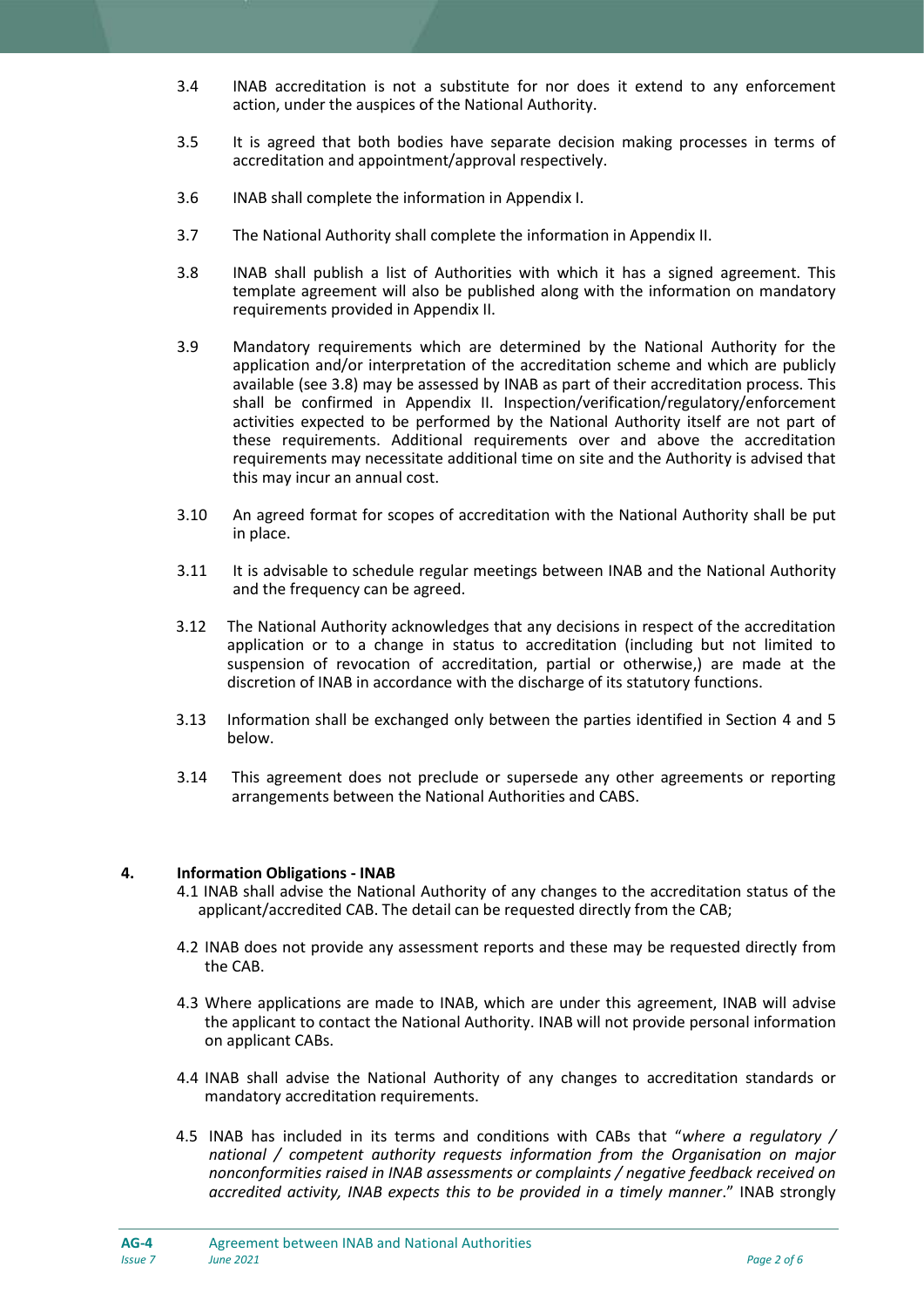encourages the National Authority to request this information from CABs on a routine basis.

## **5. Information Obligations – National Authority**

- 5.1 The National Authority shall advise INAB if Regulations (European or national) have changed, or mandatory requirements have been added / amended.
- 5.2 The National Authority shall communicate any issues or problems encountered as part of national surveillance/enforcement/monitoring to the CAB directly, informing INAB of such issues. INAB will investigate the closure of such issues / problems with the CAB at the next available on site visit, unless agreed otherwise. The National Authority shall satisfy itself that such issues have been resolved to their satisfaction.
- 5.3 In circumstances where the National Authority is exercising its right to revoke approval of the CAB, it shall immediately inform INAB of its intention.

### **6. Information Agreement between INAB and the National Authority**

- 6.1 Each party (the "**PROVIDING PARTY**") is responsible for ensuring that the provision of information by it to the other party (the "**RECEIVING PARTY**") in the context of this Agreement, and its use by the Receiving Party in compliance with the restrictions set out in this Agreement, shall not breach any obligations owed to third parties including, without limitation, any confidentiality obligations or obligations under the Data Protection Acts.
- 6.2 This Agreement does not require the provision of any personal data.

#### **7. Review**

This agreement shall be reviewed annually with each Authority by the INAB Programme Manager and updated as needed.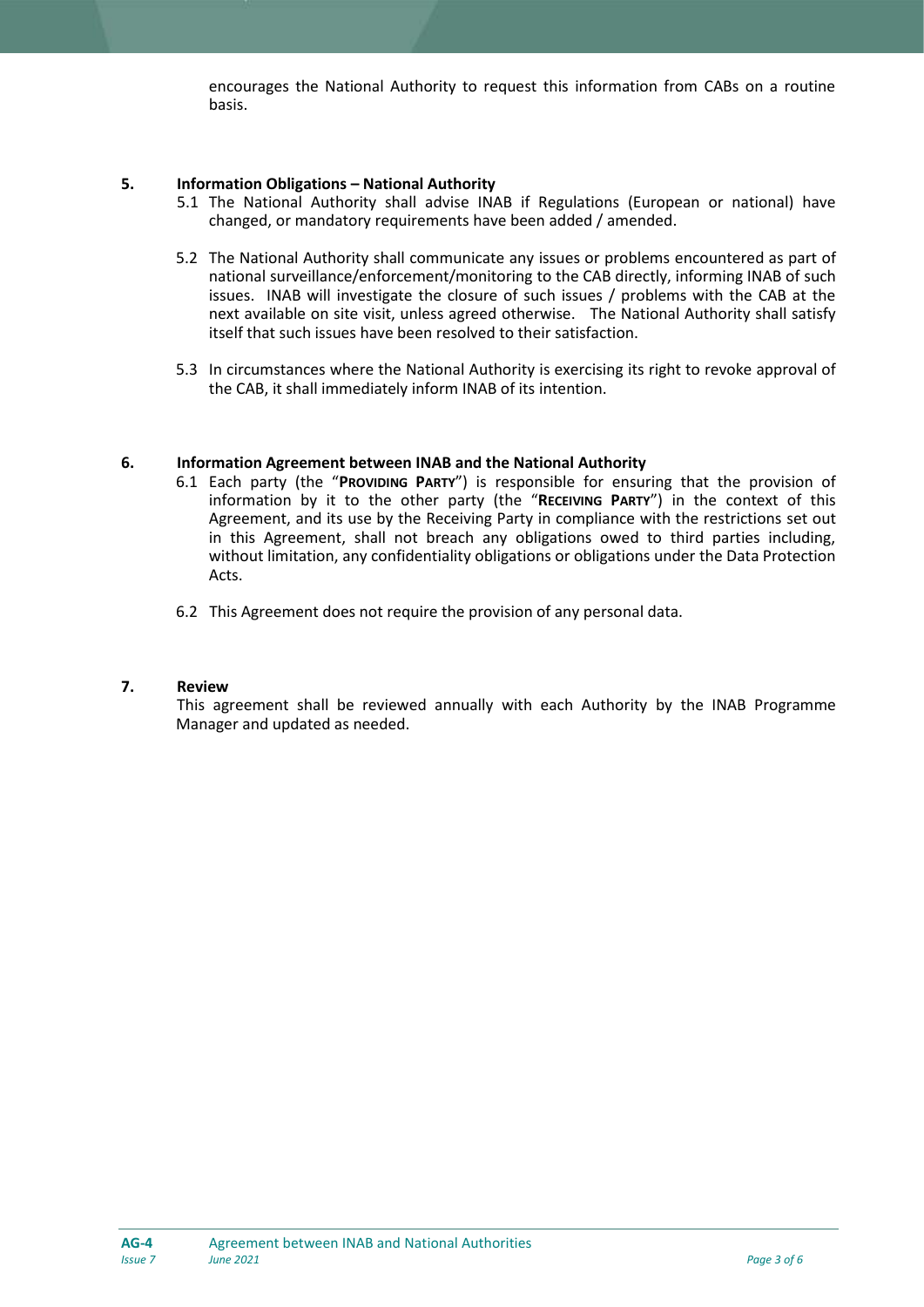# **8. Signatures**

| <b>Signed on Behalf of INAB</b> |                        |  |  |  |  |  |
|---------------------------------|------------------------|--|--|--|--|--|
| Name                            | Dr Adrienne Duff       |  |  |  |  |  |
| Position                        | Programme Manager INAB |  |  |  |  |  |
| Email                           | Adrienne.duff@inab.ie  |  |  |  |  |  |
| Telephone                       | 01-6147002             |  |  |  |  |  |
| Date                            |                        |  |  |  |  |  |
| Signature                       |                        |  |  |  |  |  |
| Agreement reference             | <b>INAB-</b>           |  |  |  |  |  |

| <b>Signed on Behalf of the National Authority</b> |  |  |  |  |  |  |
|---------------------------------------------------|--|--|--|--|--|--|
| Name                                              |  |  |  |  |  |  |
| Position                                          |  |  |  |  |  |  |
| Email                                             |  |  |  |  |  |  |
| Telephone                                         |  |  |  |  |  |  |
| Date                                              |  |  |  |  |  |  |
| Signature                                         |  |  |  |  |  |  |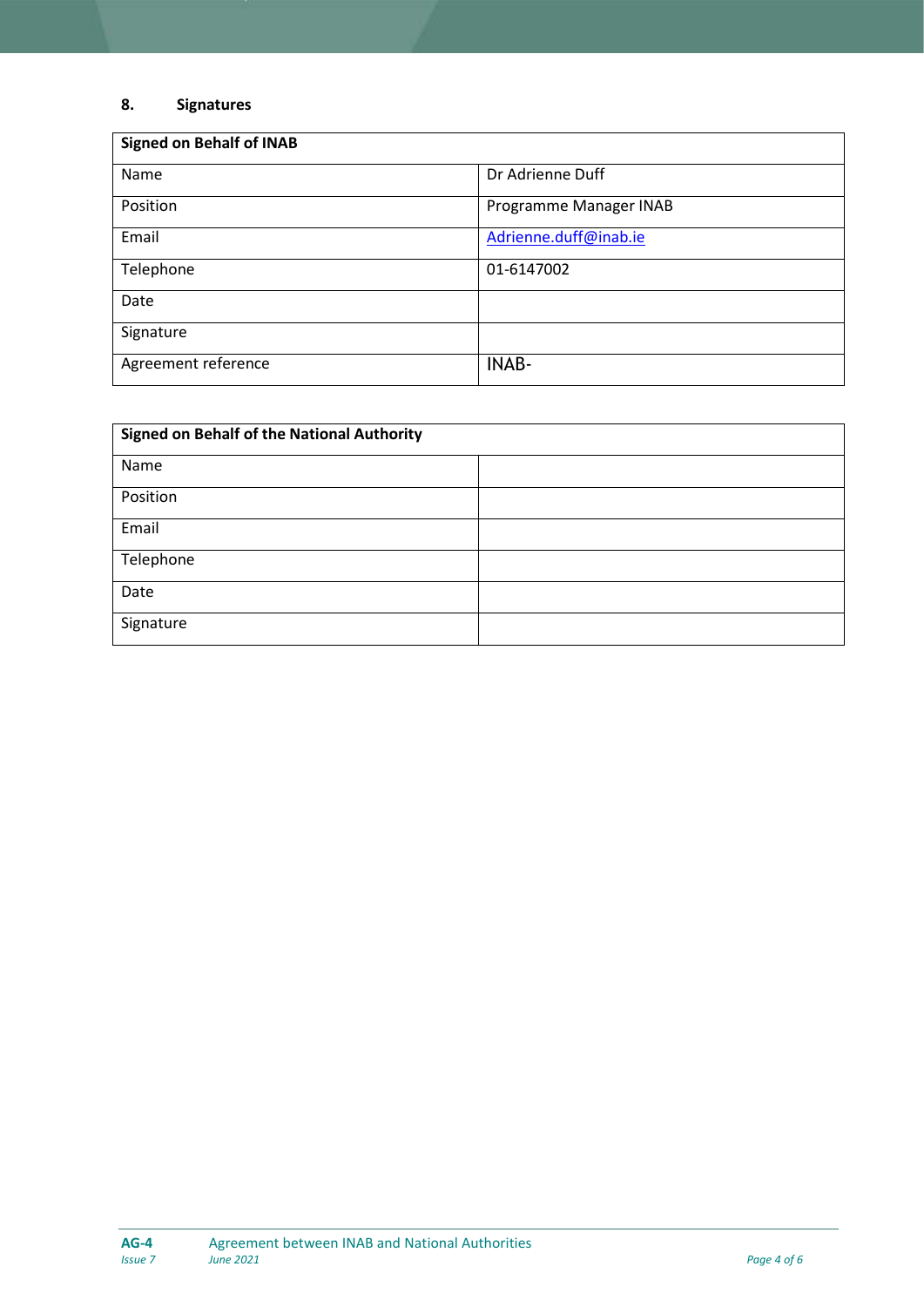#### **APPENDIX I: FOR OFFICE USE - INAB**

The Organisations (CABs) affected by this Agreement shall be accredited to (tick):

|                 | <b>SO 17025:</b> General requirements for the competency of testing and calibration laboratories, |  |  |  |  |
|-----------------|---------------------------------------------------------------------------------------------------|--|--|--|--|
| <b>TESTING.</b> |                                                                                                   |  |  |  |  |

**ISO 17025**: *General requirements for the competency of testing and calibration laboratories*, **CALIBRATION**.

**ISO 15189**: *Medical laboratories – requirements for quality and competence*.

**ISO 20387**: *Biotechnology — Biobanking — General requirements for biobanking*.

**ISO 17034**: *General requirements for the competence of reference material producers*.

**ISO 17021-1**: *Conformity assessment – requirements for bodies providing audit and certification of management systems*.

**ISO 17020**: *Conformity assessment – requirements for operation for various types of bodies performing inspections*.

**ISO 17065**: *General requirements for bodies operating product certification systems.* 

**ISO 17024**: *General requirements for bodies operating certification of persons.*

**ISO 14065**: *Greenhouse gases – requirements for greenhouse gas validation and verification bodies for use in accreditation or other forms of recognition*.

 **ISO 17029**: *Conformity assessment — General principles and requirements for validation and verification bodies*.

#### **INAB REFERENCE DOCUMENTS**

- (i) Commission Blue Guide (current version) for Notified Bodies
- (ii) EA publication 2/17 for Notified Bodies
- (iii) Applicable EA/ILAC/IAF<sup>1</sup> mandatory documents

[www.european-accreditation.org](http://www.european-accreditation.org/) [www.ilac.org](http://www.ilac.org/) [www.iaf.nu](http://www.iaf.nu/)

#### **SCOPE**

 $\overline{a}$ 

The scope will follow the template in the CRM. However additional text may be added as notes, by agreement. Once agreed, this text will apply to scopes for all CABs accredited within the Regulation/Scheme.

Additional scope text:

<sup>&</sup>lt;sup>1</sup> EA is European Co-operation for Accreditation; ILAC is the International Laboratory Accreditation Co-operation; IAF is the International Accreditation Forum